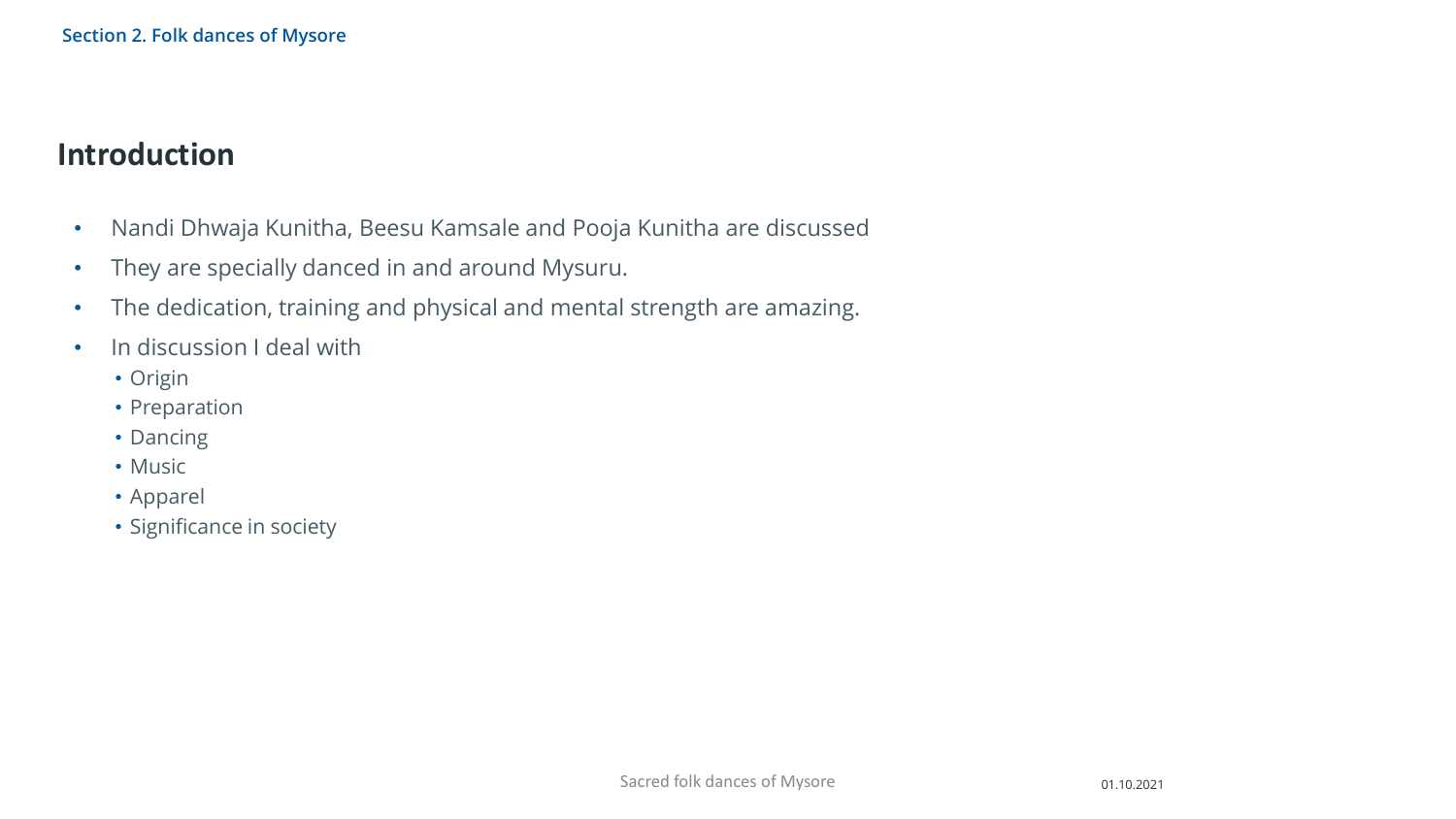# **Section 2: Diving into the different dances**

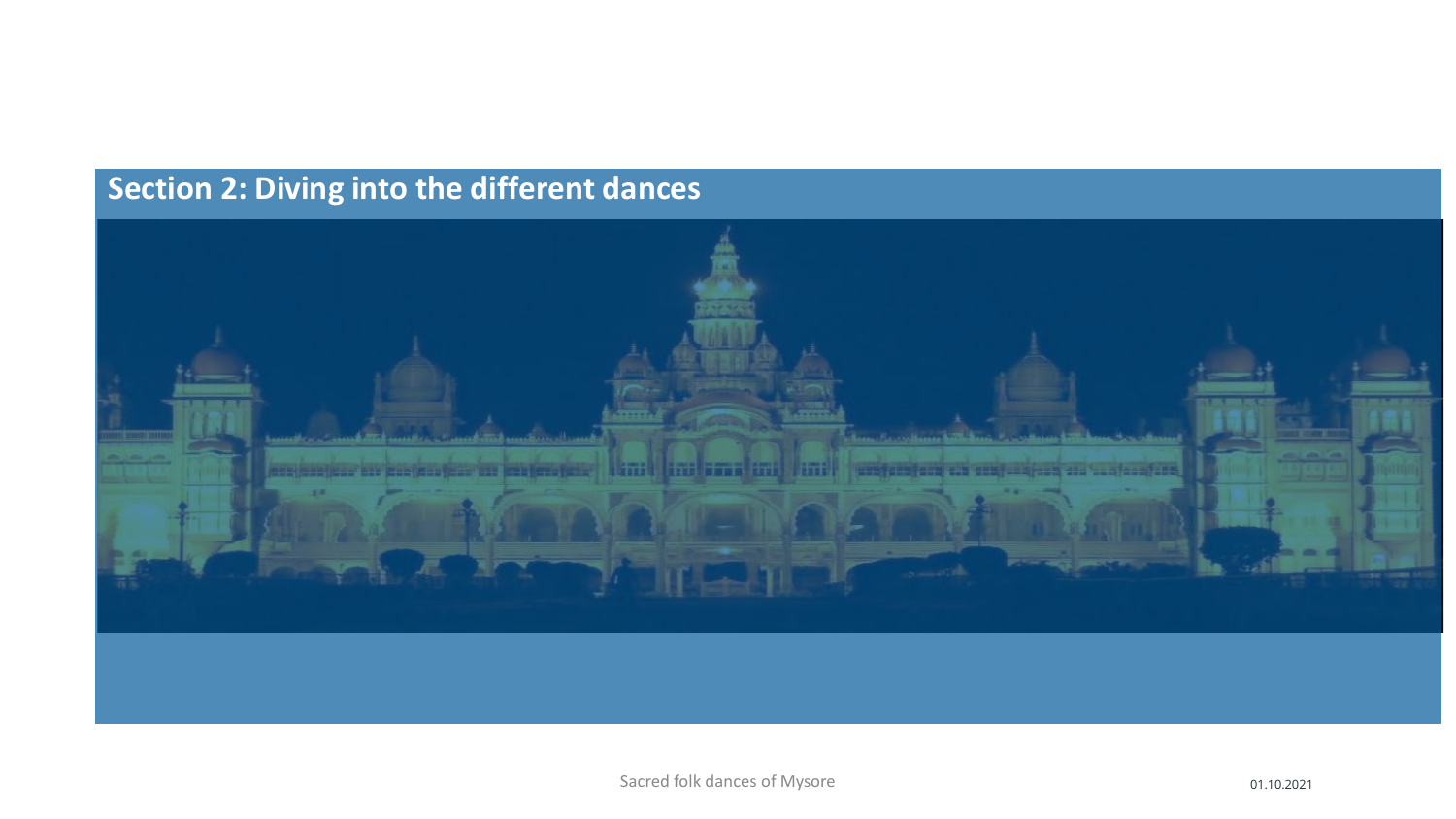# **Why study the folk arts?**

- What are the special characteristics of folk arts? What makes a folk art a powerful medium of communication?
- **"Nature is mother, and environment is inspiration"**
- Ritualistic art forms
- Folk arts convey the "live and let live" motto
- **"Art and work and aesthetics travel together"**
- Knowledge is transferred through "listening and observing"
- It is philosophical in nature. Symbolises unity
- Folk arts are "not stagnant but has a flow"
- Folk arts do not follow any rigid theory or arguments
- The lines, colouring in folk painting are natural, simple, and pure as Nature itself
- Folk arts show the theme of the creation as it is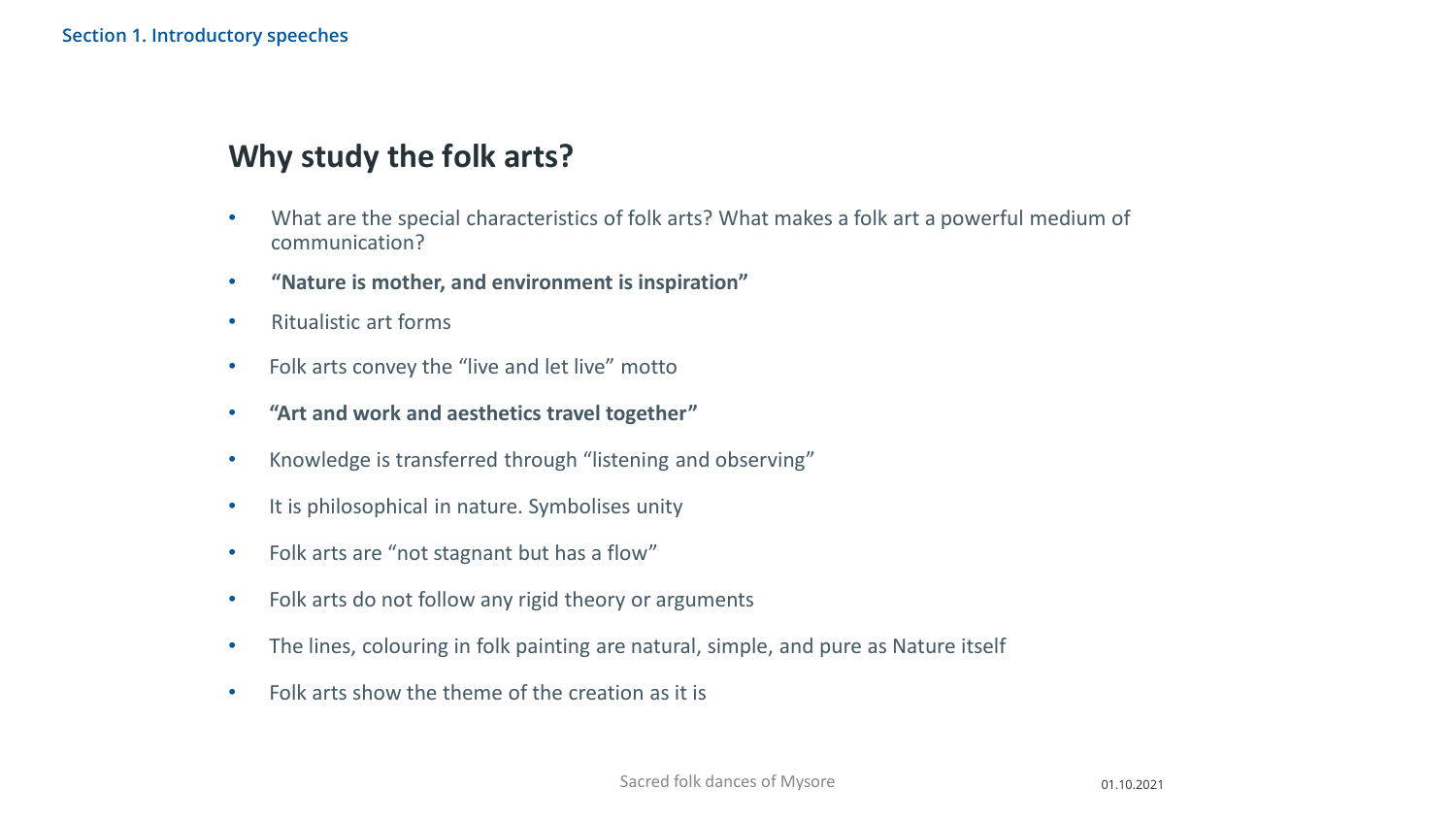#### **Researched folk dances**



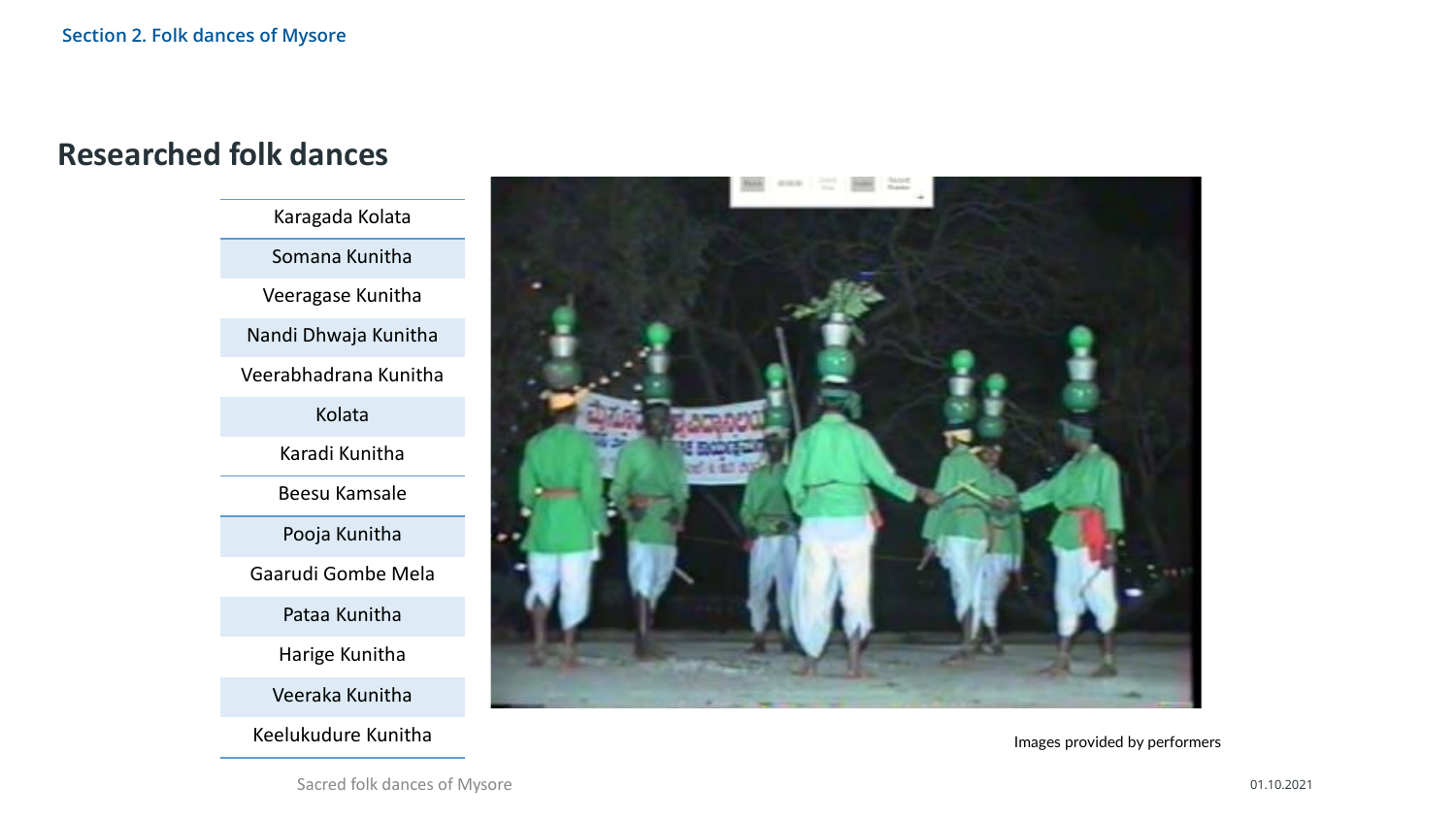#### **Research methodology used**



- Watching LIVE performances
- Field work
	- Video taping and documenting
	- Interviewing
- Referencing books, journals and archives
- Attending seminars/ carnivals/ festivals
- Understanding their similarities and differences
- Aesthetics of each dance
- Specification of geographical studies
- Visiting museums